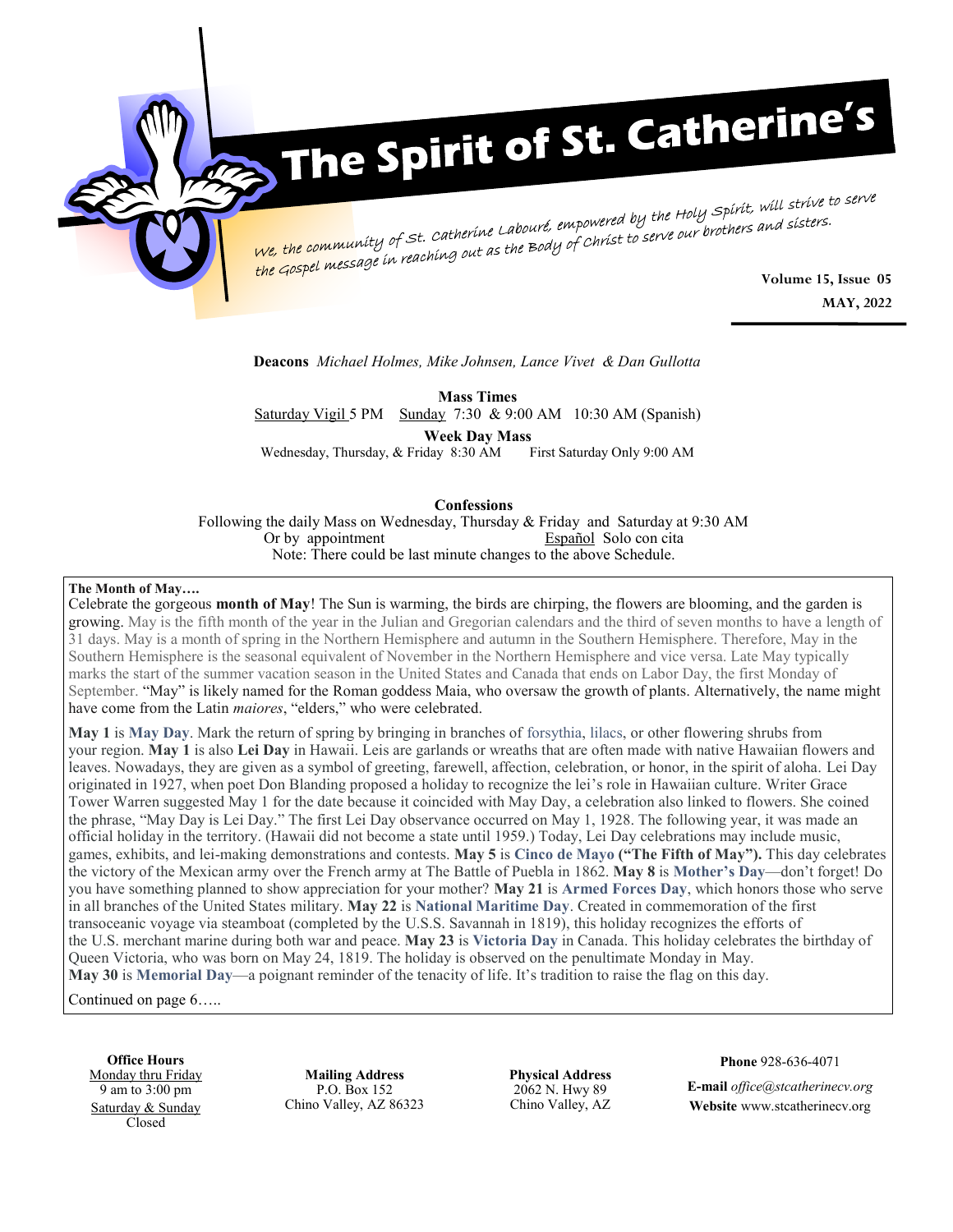The Lord is Risen – Alleluia!

The celebration of Easter is the most important Feast in the Church's Liturgical Year, and for good reason. As Saint Paul says, "If Christ has not been raised, then your faith is a delusion and you are still lost in your sins. But . . . Christ has been raised from death . . . that those who sleep in death will also be raised." (1 Cor 15:17-20) Because Christ has risen, all of us who have been joined to Him in Baptism have the confidence and sure hope that we, too, will rise with Him after our own death. Everything in life now makes sense and has meaning for us. Even the most painful suffering and the most frustrating experience, now accepted in the name of Jesus, has the value of eternity written on it. Our lives are now transformed with Easter joy and enthusiasm for life, even in the darkest and most difficult times. Nothing can daunt our faith and hope, not even sickness, war and all the others sufferings of this life, because we know that the end of life's story is glorious and blessed beyond our imagination. We have discovered the pearl of great price and the treasure hidden in the field. With the treasure of eternal life, everything has purpose and meaning. Without it, nothing has purpose or meaning. And so, we work and pray that the light of Christ risen from the dead will shine into our hearts, and that we may shine with the Light of Christ in a world so much in need of light and hope. Fr. Ralph Berg CMF

### **El Señor ha Resucitado-Aleluya!**

Por muy buena razón la celebración de la Pascua es la Fiesta más importante del Año Litúrgico de la Iglesia. Como dijo San Pablo, "Si Cristo no hubiera resucitado, entonces la fe sería solo un espejismo y aún estaríamos hundidos en el pecado. Pero…Cristo ha resucitado de la muerte…y los que están muertos también resucitarán." (1Cor 15:17-20) Porque Cristo resucitó, todos los que nos hemos unido a El por el Bautismo tenemos la confianza de que también resucitaremos. Hoy en la vida todo tiene sentido y tiene un significado para nosotros. Aún los dolores más grandes y las experiencias más frustrantes son aceptados en el nombre de Jesús y tienen un valor de eternidad escrito en ellos. Nuestras vidas son ahora transformadas por la felicidad de la Pascua y por el entusiasmo que nos da por vivir, aún, en los momentos más oscuros y difíciles. Nada puede desalentar nuestra fe y esperanza, ni siquiera la enfermedad, la guerra ni todos los sufrimientos de esta vida porque sabemos que el final de la historia de nuestras vidas será glorioso y bendecido más allá de nuestra imaginación. Hemos encontrado la perla más valiosa y el tesoro escondido. Con el tesoro de la vida eterna, todo tiene un propósito y un significado. Así que, trabajemos y recemos para que la luz de Cristo resucitado brille dentro de nuestros corazones, y para que quizás brillemos con la Luz de Cristo en un mundo de tanta necesidad de luz y esperanza. Padre Ralph Berg CMF

### **GriefShare**

GriefShare is a 13-week faith-based program for those who have suffered the loss of a loved one.

GriefShare groups meet weekly for 13-weeks, and participants will find a warm, caring environment that can be an "oasis" on their long journey through grief. There are three key parts to the GriefShare experience.

- · **Video Seminar –** Encouraging, information-packed videos featuring leading grief recovery experts.
- **Support Group –** Small group discussion about the weekly video content.
- · **Workbook –** Journaling and personal study exercises that reinforce the weekly session topics.

The sessions include topics on "Is This Normal," "Challenges of Grief," "Why," and "Heaven." Participants can begin attending at any time and repeat sessions if they feel the need. All sessions are free, however, there is a \$20.00 charge for the workbook.

The sessions at Grace North will be starting, Thursday, May 5<sup>th</sup> and run through July 28<sup>th</sup>. The sessions are two hours from 3:00 to 5:00PM. Feel free to contact Sandy Zalecki at sandyzalecki@gmail.com or call 928-458-0550 for more information. Or register at: https://www.griefshare.org/groups/148144

If that time, day, or location doesn't work, American Lutheran is offering GriefShare at their church also. For more information go to: https://www.griefshare.org/groups/147778

Are you interested in finding out what the Gospel Readings on Sunday are all about? Well why not join Deacon Lance and others as they journey through each Gospel. They meet after Mass on Wednesday Mornings in the St. Michael Room.

This study is for both Men and Women so please feel free to stop by.

**Please remember that if you are not feeling well it is best that you stay home and watch Mass on line.** 

**The cold, cough and flu season is now with us. Please take care of yourself and in that same way you will be taking care of others..**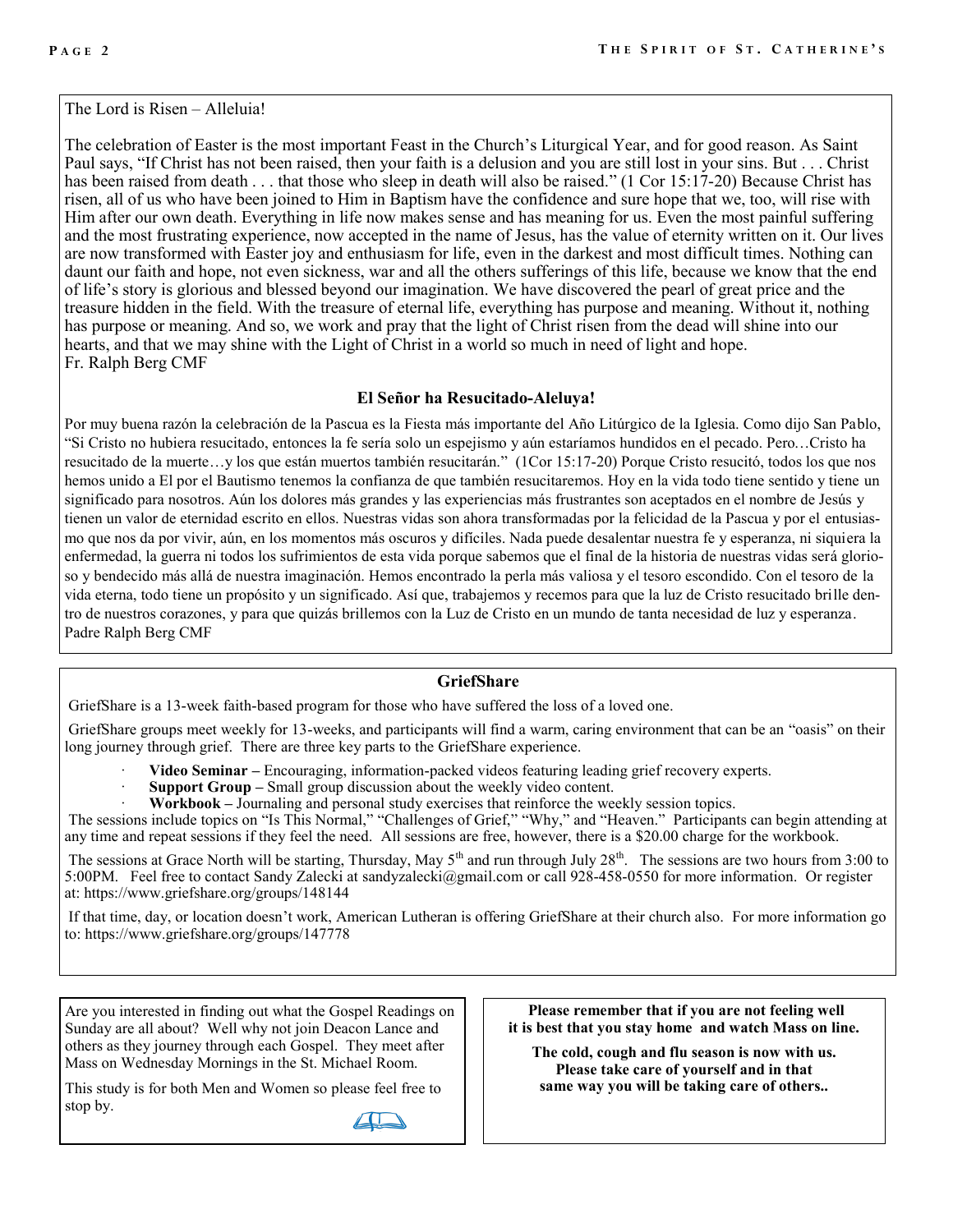### **Divine Mercy Minute** Just a quick word of thanks to all who participated in this year's Novena to the Divine Mercy!! While a few of you joined us on our Conference Call, I know many of you prayed the Novena quietly at home. I just heard of a new devotion to The Immaculate Heart of Mary, called "The Flame of Love", which is very powerful. I will be talking more about Divine Mercy & the Flame of Love in the coming months. In the meantime, if anyone wishes to join our weekly recitation of the Divine Mercy Chaplet, please call me - 928-925-6831. Jesus, I Trust in You! They are finally here….our parishioner envelopes have arrived. If you have not yet picked-up your envelopes they will be in the church vestibule for the next two weeks. Please know that if you have a checking or savings account you can also set up a direct payment from your bank or credit union to have your donation automatically deducted from your account and mailed to the parish office each week and/or each month. If you do online banking and pay your bills on line you can also set up your donation in the same way. No monthly envelope needed and your name is printed on the check that the parish receives so you do get proper credit for it. Example: If you would like to have an amount taken out for the general church fund you can let them know how often and when you would like it to be deducted from your account. You can also set up once a month to donate to the building fund, or St. Vincent de Paul in the same way. Remember to use our PO Box 152 Chino Valley 86323 as our address.

*We the community of St. Catherine Laboure, empowered by the Holy Spirit will strive to serve the Gospel message in reaching out as the Body of Christ to serve our brothers and sisters——* 

### **Pastoral Council News**

Hello to all the St Catherine Labouré parishioners. We have some notable events in May starting with Mother's Day on Sunday May  $8<sup>th</sup>$ . Take a few moments to recognize that special person that gave us life and to acknowledge all the influential women in your life. Memorial Day, Monday May  $30<sup>th</sup>$ , we remember our fallen military members who paid the ultimate sacrifice for our freedom. All ministries are looking for volunteers. I have heard people say they do not have any talent or they are too busy to volunteer. We are all God's children, and we need to share our talents. The joy that you receive is amazing and returned ten-fold. We are your council, and we need your feedback and participation. We currently have three vacancies on the Parish Council.

If you have any questions or concerns. Please contact us. Our members wear gold name badges. God bless, Len Rechichar Pastoral Council Vice President

Reporte del Consejo Pastoral

Hola a todos los feligreses de Santa Catherine Laboure. Tendremos algunos eventos en el mes de Mayo comenzando por el Día de Las Madres el 8 de Mayo. Tomemos un momento para reconocer a la persona que nos dio la vida y para recordar a las mujeres que han tenido gran influencia en nuestras vidas. El lunes 30 de Mayo es un día conmemorativo para recordar a nuestros soldados fallecidos que pagaron el último sacrificio al dar la vida por nuestra libertad. Todos los ministerios están buscando voluntarios, he escuchado a personas comentar que no tienen ningún talento, o que están muy ocupados para ser voluntarios. Todos somos hijos de Dios y necesitamos compartir nuestros talentos. La alegría que se recibe es increíble y es remunerado diez veces más. Somos tus consejeros y necesitamos tu participación y comentarios. Actualmente, tenemos tres vacantes en el Consejo Parroquial. Si tienen preguntas o inquietudes. Por favor, comuníquense con nosotros. Nuestros miembros traen una insignia con su nombre escrito en dorado en su chaleco. Dios los bendiga, Len Rechichar Vicepresidente del Consejo Pastoral

> *"The Catholic Way" Why do we....? How do we.....?*

Greetings everyone!

Today, I have a rather touchy subject to discuss....er....mention! That is how we appear when we come to Church to talk with God in His House, especially on Saturday evening, and Sunday morning. We start off the week by honoring God's invitation to visit Him and participate in honoring Him and receiving Him in Holy Communion. Often, when the weather becomes very warm to hot outside the Church, we dress to be comfortable, which we should, of course! But, please remember that you are going to be the Presence of your Creator, and God! He is due all of our respect, as well as our love! Our appearances do speak volumes about us individually, so please keep this in mind.

God Bless you!!

**St. Aloysius W................right**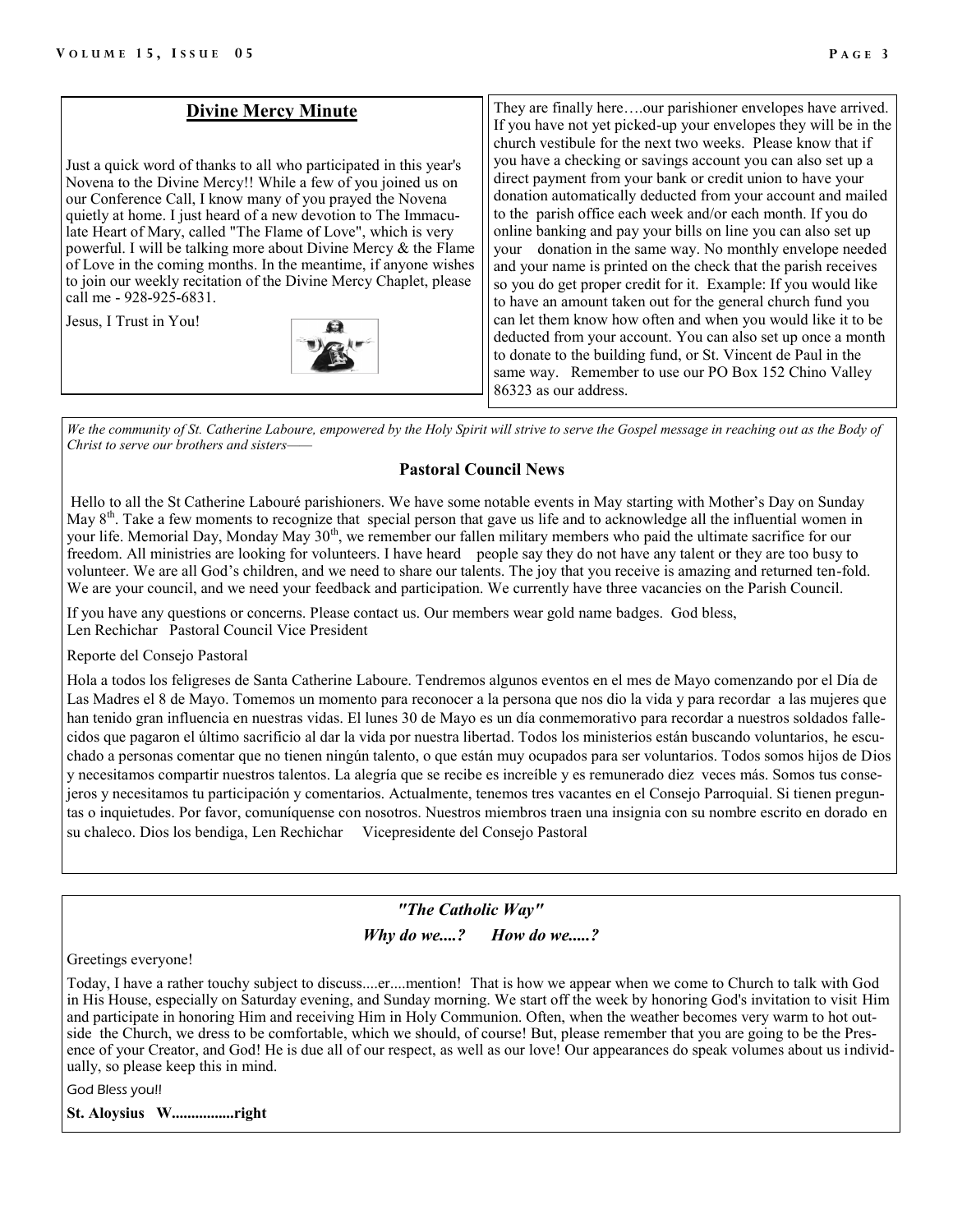### **It is the Lord!**

Happy Easter! I find that it is very easy to think of Easter as just one day. In reality, as believers in the risen Jesus Christ we should live Easter every day. In the Church, Easter Sunday is not only the celebration of the resurrection of our Lord, Jesus Christ; it is the beginning of the Easter Season. Each year we are grateful for this moment when the "Gloria" and the "Alleluia" have returned to the Holy Mass.

I can't help but wonder what it could have been like to be a witness of Jesus' ministry, then His Passion and death and then His resurrection. Can you imagine being in the boat with Peter and John when they realize that Jesus is calling out to them from the shore and John says "It is the Lord!" Hearing that, Peter is beside himself and jumps out of the boat and into the water to be with Jesus as fast as he can. When Peter gets to sit with Jesus he receives some new commands; "Feed My lambs", Tend My sheep", "Feed my sheep" and "Follow Me". Peter took his assignment, with guidance from the Holy Spirit and changed the world.

This month we will also hear Jesus give a new command to his Apostles (and us) which is unlike any command given by any other leader before or since. He will tell them (and us), "I give you a new commandment: Love one another. As I have loved you, so you also should love one another". (Jn.13:34) A very simple commandment, yet when you look around at our culture today, with all the strife and turmoil going on around the world, we have to wonder, "how could something so simple be so difficult?"

I know I said earlier how I would have liked to have been a witness to Jesus' life while He walked the earth; the reality is that I am a witness, you are a witness thanks to the gift of the Holy Spirit. Jesus said, "The Advocate, the Holy Spirit, whom the Father will send in My name, will teach you every thing and remind you of all that I told You." (Jn.14:26) Through the Holy Spirit we have Jesus' teachings. Therefore, through the power of the Holy Spirit we are witnesses.

Finally when we arrive at the end of this month of May we will celebrate Jesus' ascension into Heaven. In Luke's Gospel we will read, "As He blessed them He parted from them and was taken up to Heaven." (Lk.24:51) Thanks to God the Father, the Holy Spirit guided the Apostles, the eye-witnesses, to write all of this down so that we too can be witnesses for Jesus in this time and place of our life, in this world. What do you think? Blessings, Peace and Mercy,

Deacon Mike Johnsen

# **¡Es el Señor!**

¡Felices Pascuas! Encuentro que es muy fácil pensar en la Pascua como un solo día. En realidad, como creyentes en Jesucristo resucitado debemos vivir la Pascua todos los días. En la Iglesia, el Domingo de Resurrección no es sólo la celebración de la resurrección de nuestro Señor Jesucristo; es el comienzo de la temporada de Pascua. Cada año agradecemos este momento en que el "Gloria" y el "Aleluya" han regresado a la Santa Misa.

No puedo evitar preguntarme cómo podría haber sido ser testigo del ministerio de Jesús, luego de su pasión y muerte y luego de su resurrección. ¿Te imaginas estar en la barca con Pedro y Juan cuando se dan cuenta de que Jesús los está llamando desde la orilla y Juan dice "¡Es el Señor!" Al oír eso, Pedro está fuera de sí y salta de la barca al agua para estar con Jesús lo más rápido que pueda. Cuando Pedro llega a sentarse con Jesús, recibe algunos mandatos nuevos; "Apacienta Mis corderos", Apacienta Mis ovejas" y "Sígueme". Pedro tomó su asignación, con la guía del Espíritu Santo y cambió el mundo.

Este mes también escucharemos a Jesús dar un nuevo mandato a sus Apóstoles (y a nosotros) que es diferente a cualquier mandato dado por cualquier otro líder antes o después. Les dirá (y a nosotros): "Os doy un mandamiento nuevo: que os améis los unos a los otros. Como yo os he amado, así también vosotros debéis amaros los unos a los otros". (Jn.13:34) Un mandamiento muy simple, sin embargo, cuando miras nuestra cultura actual, con todos los conflictos y la agitación que hay en todo el mundo, tenemos que preguntarnos, "¿cómo algo tan simple puede ser tan difícil?"

Sé que dije antes cómo me hubiera gustado ser testigo de la vida de Jesús mientras caminó por la tierra, la realidad es que yo soy testigo, tú eres testigo gracias al don del Espíritu Santo. Jesús dijo: "El Abogado, el Espíritu Santo, a quien el Padre enviará en mi nombre, os enseñará todo y os recordará todo lo que os he dicho". (Jn.14:26) A través del Espíritu Santo tenemos las enseñanzas de Jesús. Por tanto, por el poder del Espíritu Santo somos testigos.

Finalmente cuando lleguemos a finales de este mes de mayo celebraremos la ascensión de Jesús al Cielo. En el Evangelio de Lucas leemos: "Mientras los bendecía, se separó de ellos y fue llevado al cielo". (Lc.24:51) Gracias a Dios Padre, el Espíritu Santo guió a los Apóstoles, los testigos oculares, a escribir todo esto para que también nosotros podamos ser testigos de Jesús en este tiempo y lugar de nuestra vida, en este mundo. ¿Qué piensas?

Bendiciones, Paz y Misericordia, Diácono Mike Johnsen

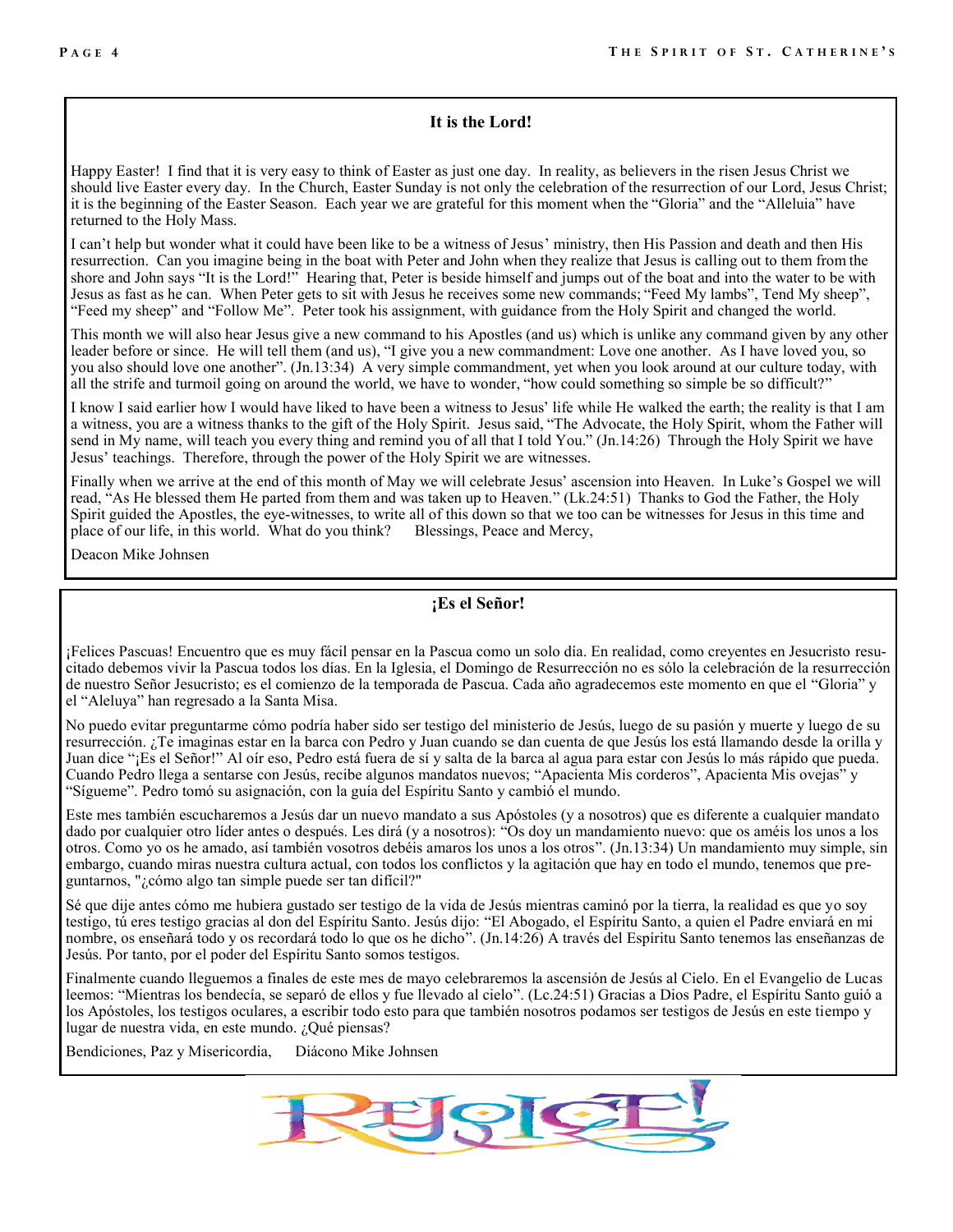### From the Choir Loft

### *Blessed are they who have sung many Masses well into the night and yet are still standing after Easter Sunday!*

An incredible marathon; countless hours that your Sanctuary choir has rehearsed at choir practices and at home in preparation for Holy Week. Please thank all of them and our organist Mary Ryan for sharing their gifts of music with our congregation. It is a miracle that it all comes together and that there are singers from the music community at large who sing and play instruments with us on special feast days. I hope you sang with us on familiar Easter hymns, many that you have known since you were a child. If you have been a choral singer in your past life it is time! It is time to step forward and sing again. Don't convince yourself that you're too old or it's been too long. Choral music is something that connects with each of us intimately. Our heartbeats become as one, our breathing also syncs with each other. Choirs, musicians, and artists have suffered great loss in the last two years. Many have persisted creatively and with endless adaptation. Perhaps there is no better touchstone for the persevering flexibility of parish musicians than Holy Week of 2022, one very different from each of the previous two years. **It is time.** A prominent choir director in the United States noted the changing habits of families resulting in fewer children singing. Older children often moved on to other non-musical activities. This leaves younger and less experienced singers to take on more responsibility within a smaller ensemble. There are few mentors left who have grown up singing in the church choir. Of profound concern, especially in our parish, is the changing habits of some that no longer include attending Mass in person or otherwise. Nothing replaces worshiping in the presence of the Real Presence! The consequences are devastating. We are at risk of losing a generation of adults and children, uneducated and unacclimated to the sacred and the "transcendent" — not to mention the impact upon their souls. The children are robbed not only of singing the Lord's praise, but robbed of their relationship with God inherent in their baptism and intrinsically expressed through sacred music. **It is time. It is past time.** Our choir has been keeping the beacon of light of sacred music alive. Doing so bolsters us all. Now it is time to rebuild, restart, renew commitment to choirs for the sake of catechesis and evangelization. It is so easy to give up, to differ, to delay. Children in particular have lost too much in the last two years. Matthew 18: 2-3 He called a child over, placed it in their midst, and said, "Amen, I say to you, unless you turn and become like children, you will not enter the kingdom of heaven." We persist because when one sings, the Kingdom of God is found not beyond one's reach, but within your heart. Singing even with smaller numbers is like the mustard seed: Matthew 13: 31-32 "The kingdom of heaven is like a mustard seed that a person took and sowed in a field. It is the smallest of all the seeds, yet when full-grown it is the largest of plants. It becomes a large bush, and the 'birds of the sky come and dwell in its branches.'" We persist because singing is a treasure of inestimable value to be pursued relentlessly. It brings us in closer relationship with God and with each other. Matthew 13:44 "The kingdom of heaven is like a treasure buried in a field, which a person finds and hides again, and out of joy goes and sells all that he has and buys that field." The small or imperfect efforts we make now become the mustard seed that transforms a life forever. The seed you plant may convert one soul or many souls. The seeds you plant may in time save us all. Be joyful. It is time to reclaim our humanity with song. It is past time to reclaim our role in the sung Mass glorifying God and bringing our brothers and sisters close to God. Sacred music, a healing balm is needed now more than ever. **Sing! It is time.**

Therese Holladay Music Director 760-525-7233 [music.stcathlab@gmail.com](mailto:music.stcathlab@gmail.com)

### **Enrollment in the Brown Scapular Saturday May 7th at 9:00am Mass**

**Join us for Mass and Rosary Cenacle followed by a potluck brunch reception in the hall. If interested in being enrolled please contact the parish office or Ann Delgado**

Wearing the Brown Scapular is a way to consecrate ourselves to Mary's service. It is a sign of dedication to Jesus through Mary and a desire to live and die in a state of grace.

"*One day through the Rosary and Scapular I will save the World." ...The Blessed Virgin Mary to St. Dominic*

**Our Parish Library is open Sundays after the 9:00 am Mass. Stop by and borrow a book or two to read during May. Remember that we also have CDs and DVDs that you can borrow.**



# JUST COFFEE

We got a little off track last month with our sale on the second weekend but, we will be back to the third weekend this month. May  $21<sup>st</sup>$  and  $22<sup>nd</sup>$ . Please join us for coffee and cookies.

If you need coffee before then please call me. Cathy Clark 928-710-3699



### **Have you heard of FORMED?**

You can watch, listen and read. Anywhere, anytime.

**How it Works:**

FORMED provides the very best Catholic content from more than 60 organizations to help parishes, families and individuals explore their faith anywhere. Supporting thousands of movies, children's programs, eBooks, audio, parish programs and studies direct to your browser, mobile or connected device. Our parish offers parishioners (**free of charge**) the ability to join FORMED**.** 

To sign up or to find out more about FORMED please go to *https://formed.org*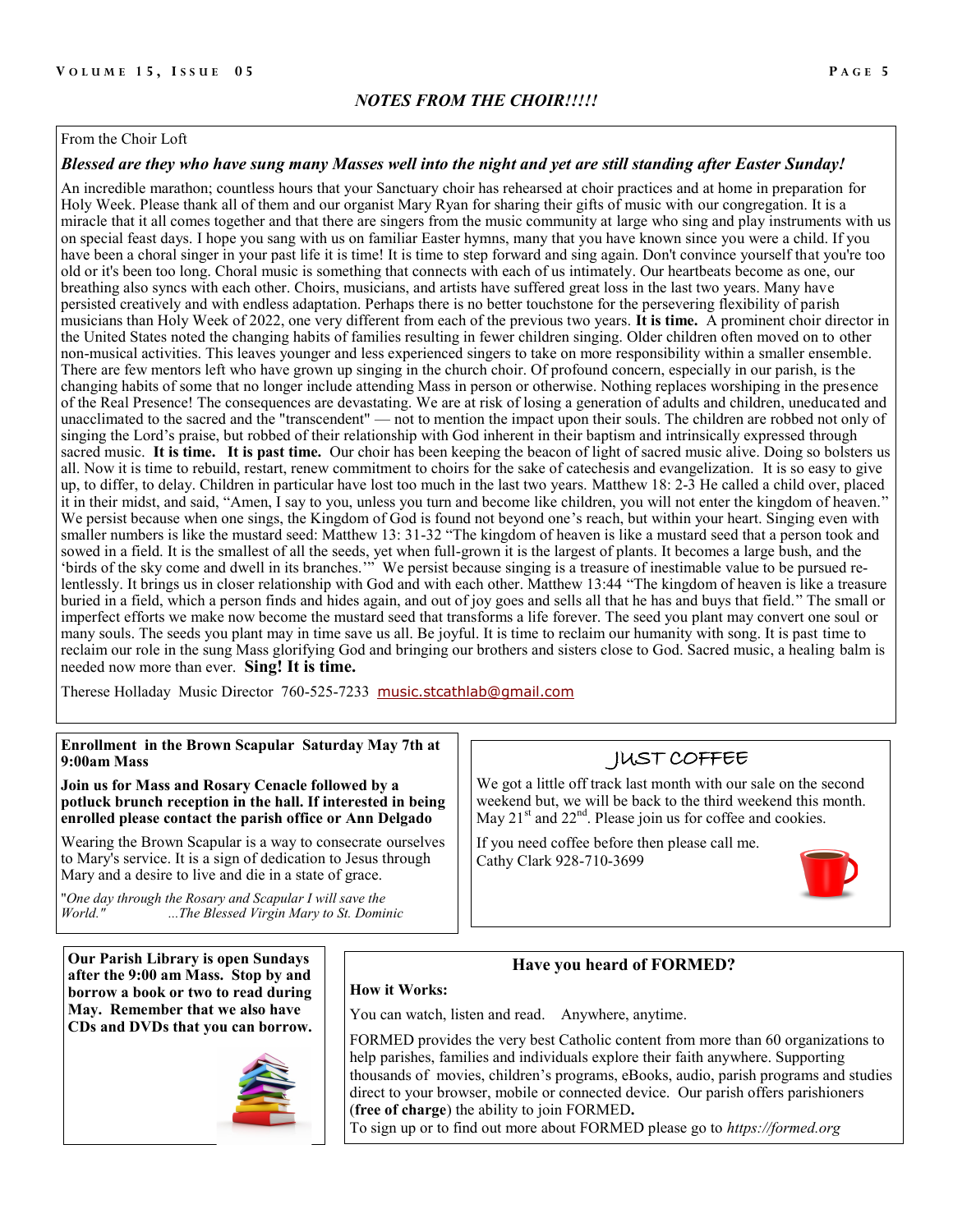### **Continued from page 1 The Month of MAY**

**"Just for Fun" Days of May"—-** May is Get Caught Reading Month and National Good Car-Keeping Month. Here are some more fun things to celebrate this May: May 1: School Principals' Day, May 2: World Tuna Day, May 4–11: Root Canal Awareness Week May 8: No Socks Day, May 14: Dance Like a Chicken Day, May 28: Slugs Return from Capistrano Day

### **The Flower Moon & Total Lunar Eclipse**

May's full Moon, called the Flower Moon, appears on the night of Sunday, May 15, reaching peak illumination at 12:15 A.M. (EDT) on Monday the 16th. For the best view of this full Moon, step outside on the night of the 15th and look for that big, bright, shining lunar disk! One more interesting thing about this month's full Moon: it will coincide with a total lunar eclipse (visible in most of North America)!

### *A warm January, a cold May.*

May acts as the bridge between spring and summer, hinting at warmer weather for those still stuck in spring's grasp, while heating things up for those already well on their way. **Celebrate a new season of flowers by [planting window boxes!](https://www.almanac.com/content/best-plants-window-boxes)**

*A dry May and a leaking June Make the farmer whistle a merry tune. A snowstorm in May Is worth a wagonload of hay. Among the changing months, May stands confessed The sweetest, and in fairest colors dressed!* –James Thomson, Scottish poet (1700–48)

**Oh! fragrant is the breath of May In tranquil garden closes, And soft yet regal is her sway Among the springtide roses.** William Hamilton Hayne, American poet (1856–1929)

### **History of the Month of May**

In 1707, Swedish botanist and naturalist Carl Linnaeus was born. One of his major achievements was the formal introduction of a system of classifying and naming organisms according to genus and species, called binomial nomenclature. The method uses Latin words (a language commonly used by scholars in his day). For example, humans are classified as *Homo sapiens*. *Homo*, meaning "man," is the genus and *sapiens*, meaning "wise," is the species. Several species may exist within one genus, but each species only has one scientific name. Scientists today use a modified version of Linnaeus's system. Because the same naming convention is used throughout the world, it eliminates much confusion when discussing organisms. On May 26 in 1917, tornadoes struck central Illinois, killing 101 people. Originally thought to be just one tornado that wreaked havoc along a 293-mile-long path, the outbreak was later determined to be four to eight tornadoes. One of them lasted 4 hours and followed a track 155 miles long (including the distance traveled while in the air). Mattoon and Charleston were especially hard hit by an F4 tornado (original Fujita scale). In Mattoon, almost 500 houses were destroyed. According to newspaper reports: straw was driven 1/2 inch deep into a tree, a flagpole with flag was blown four blocks and planted upright in the ground, books and other items were carried 50 to 70 miles away

### **Holy Hour for Priests at St Catherine Laboure**

**Please join us in the Church for a Eucharistic Holy Hour to pray for priests and priestly vocations. We will meet on every 4th Saturday of the month to join our hearts and prayers in a sacrificial offering for our priests.** *Why did Our Lord, when He spoke of vocations, single out precisely the word pray? Because prayer is the expression of the Christian community and the yearning of the Church.*

*"Ask, and the gift will come" (Lk 11:9). Can we hope to receive if we do not ask? There are probably hundreds of thousands of vocations hanging from heaven on silken cords; prayer is the sword that cuts them.* **Archbishop Fulton Sheen, Venerable Servant of God** 

**For more information or to help with these holy hours, please contact Trisha Engel at 903.647.2274**

### *Vacation Time is Coming*

May, the month of Our Lady! And the closing month of school with many happy Graduates! I know many of you and your children are looking forward to these summer days. It's a time to get away on vacation!!! Or visit others in the family, or just relax in the back yard....But don't forget to bring Our Lord with you. He is always there for us....all He asks is a little recognition of His Presence, and this is not difficult nor does it take long. Just remember to think of Him and say a short prayer. Enjoy your vacation, wherever you go. Safe travels, Mary Anderson, Spiritual Director —928-925-6831

### *Se Acercan las Vacaciones*

Mayo, el mes de Nuestra Madre! Y, es el mes del cierre escolar con muchos graduados felices! Sé que muchos de ustedes y sus hijos están esperando estos días de verano. Es tiempo de irse de vacaciones!!! O, de ir a visitar familiares o, sólo de relajarse en el patio de la casa… Pero no olvide de tener a Nuestro Señor siempre con usted. El siempre está con nosotros…todo lo que pide es un poco de reconocimiento de Su presencia, esto no es nada difícil ni toma mucho tiempo. Sólo Recuérdelo todos los días y no olvide decir una oración diaria. Disfrute de sus vacaciones a donde quiera que vaya.

Feliz viaje, Mary Anderson, Director Espiritual

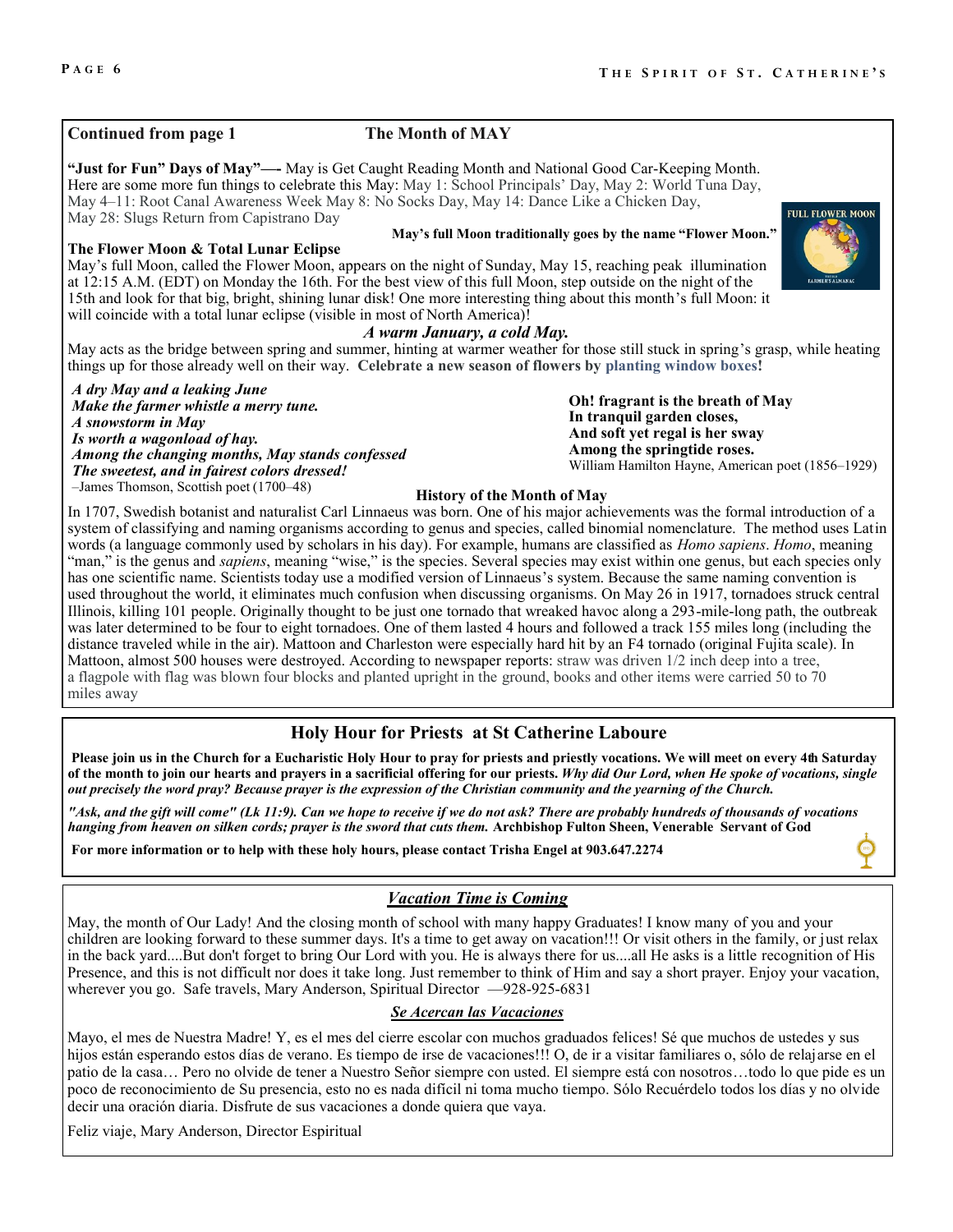### **HOLY FAMILY MINISTRY**

### **Hope you & the family had a Blessed & Happy Easter,& didn't get too carried away with all the goodies. It is so easy to do.**

Talking about goodies..... Holy Family Ministry will be holding their first Bake Sale of the year on Sunday May 22nd, after the 7:30 AM & 9:00 AM Masses in the hall. So.... if you didn't get your "quota" on Easter, here is your chance to make up for it. All your favorites will be there & maybe some new ones to choose from. All the proceeds received is used to sponsor our different events during the year. Which brings me to the next subject. This year we will be having Vacation Bible School in July. It is scheduled to be held from July 11th thru 14th. Our theme this year is " Cool Kingdom Party, Mary Leads Me Close to Jesus." We are also privileged to have this year the Marian Sisters from the Diocese of Lincoln Nebraska. I realize that this sounds too early to think about this, but time can get away from us before we know it. If you were considering having your child/ children attend, then this gives you a chance to plan it along with the other summer activities you have in mind. A Holy Family member will be available after all the masses with registration forms. If you miss picking one up, there will be some available in the hall. You can also call Barbara Cox at 928-925-2043 if you have questions, or need more information. I would like to report the results from the Rice, Beans, & Pasta drive we held during Lent. We had a total of 1,057 lbs.of donated food. A Large Thank You to all that so generously contributed. There is one more subject I'd like to mention, before I close. May is a special month, for three reasons. First..... We pay homage to Mary the mother of Jesus. Second, we celebrate Mother's Day on May 8th. How apropos, that both events are in the same month. We became truly blessed when Jesus wanted us to have her as our Heavenly Mother. What a splendid role model to have in our lives. Just to know that she loves us so very much, that she is with us always. Especially, in this time of uncertainty, illness & the loss of our dear ones. So to all the moms, step-moms, & grandmothers, when things start to become too overwhelming, stop.... think of Mary & ask her to help you keep the faith & trust in God that she showed throughout her life. Third-- We observe Memorial Day. A day to remember all the men & women who fought & died for the freedoms we cherish so much, And sometimes forget or take for granted. They'll never be forgotten as long as they are remembered in our prayers. . **Well, I better close before I run out of room.**

From all of us at Holy Family Ministry, we wish all of the mom's, step-mom's and grandmothers a Very Happy Mother's Day. Have a Safe & enjoyable Memorial Weekend. See you next month God's Blessing, Sharlia Hartness

### **Our Easter Flowers were in Loving Memory of the following:**

**Las flores de Pascua son en memoria de:**

| <b>CATHERINE BROW</b>  |
|------------------------|
| <b>RAYMOND BROW</b>    |
| <b>RAYMOND E. BROW</b> |
| <b>MARIE CAFFEY</b>    |
| JIMMY CARBAJAL         |
| DEE DEE DURAN          |
| DANIEL ERIC DYER       |
| <b>ARNOLD EDWARDS</b>  |
| <b>CANY EDWARDS</b>    |
| KAREN GERKEN           |
| <b>RON GOWEY</b>       |

**FRANK GUERRERO MARIA ROSA GUERRERO FRANKIE HALE DUANE HARTNESS FRANK HASSELMAN MARION HASSELMAN ADAM HERNANDEZ PATRICK HERNANDEZ KATHLEEN JACKSON PAUL JACKSON**

**FRANK JUREC MARGE JUREC WILLIAM K KEMP DENNIS G KING FRANKLIN D KING BONNIE KOLASINSKI WALTER KOLASINSKI PATRICIA LANDERWAY LOLA LUNA RAY D LUTES KELLY LYN**



**FELIX (TONY) MOLINA BILL PAINO ROBERT ROLAND CINDY RUSSELL MR. ANTONIO SANCHEZ GARY SECHLER JESUS SOTELO ORLANDO THOMA**

**JOSE LUIS TRUJILLO BELTRAN DON WACHTER GRACE WACHTER JOHN WACHTER DECEASED MEMBERS OF THE STRAUSBAUGH FAMILY DECEASED MEMBERS OF THE WITTAL FAMILY**



**Thank you to everyone that donated for our Easter Flowers. Gracias a todos los que donaron las flores para la Pascua.**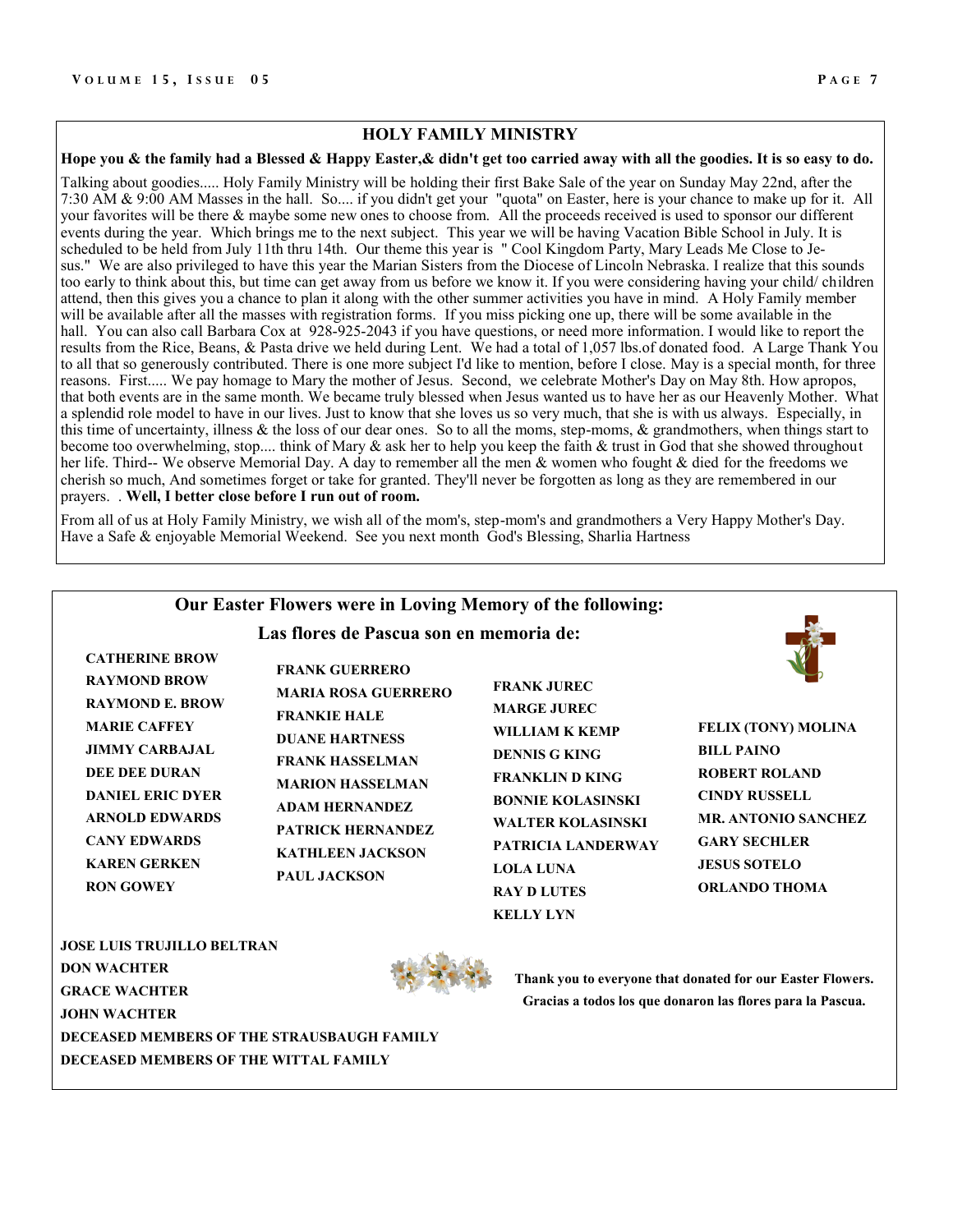### **LADIES OF ST. CATHERINE LABOURÉ**

What a beautiful time of the year!! God's creations are blooming everywhere and it's His way of saying, "Please enjoy what I have created for you." The weeds; well that's a another story. I look at them as satan's creation and his way of saying he is jealous of everything beautiful God has given us. So when ever you pull up a weed or use weed killer, just smile and tell yourself that you are destroying satan's creation. The parishioners of St. Catherine's have never failed to come through when the need arises and this was the case with the baby shower. It was a great success!! The mothers and their precious gifts from God are so grateful for all the help you have given them with your donations and prayers, as are we. May God bless each and everyone of you. It is that time of year again and we are finally going to have a rummage sale. This will take place on June 17th from 8 am to 3 pm and June 18th from 8 am to 12 noon. Donations will be accepted on June 16th beginning at 9 am until 4 pm in the church hall. Please do not drop off any items before these times, as there is no place to store them. The ladies will be there to accept your, much appreciated, donations. So start your spring cleaning now and put aside those unwanted items for that weekend. As before, we cannot accept any electrical or gas-powered items due to insurance liabilities. Again thank you for all you do to help with our cause, which is to help our parishioners and the community. **"HAPPY MOTHER'S DAY"** to all you lovely ladies out there.

Peggy Trout, Vice President Let us know our God and He will come to us like the spring rain watering the earth.

Que hermosa temporada del año!! Las creaciones de Dios están floreciendo en todas partes, es una manera de Dios para decirnos, "Por favor, disfruten de lo que He creado para ustedes." La hierba mala, bueno, eso es otra historia. Yo las veo como la creación de satanás y una forma de decir que está celoso de todo lo hermoso que Dios nos ha regalado. Así que cada vez que arranques o cortes una hierba mala, sonríe y dite a ti misma que estás destruyendo la creación de satanás. Los feligreses de Santa Catherine nunca nos han fallado para ayudar cuando una necesidad aparece como en el programa de la 'lluvia de regalos para bebés.' Fue un gran éxito!! Las madres están muy agradecidas a Dios y a ustedes por los regalos que les donaron y por todas sus oraciones y nosotros también se los agradecemos. Que Dios bendiga a cada uno de ustedes. Ha llegado nuevamente la época del año en la que tendremos una vendimia de artículos usados. La cual, tendrá lugar el 17 de Junio de 8:00 am a 3:00 pm y el 18 de Junio de 8:00 am a 12:00 mediodía. Donaciones serán aceptadas el 16 de Junio comenzando a las 9:00 am hasta las 4:00 pm en el pasillo de la iglesia. Por favor, no traiga ningún artículo antes de esta fecha ya que no hay un lugar donde guardarlos. Las Damas de Santa Catherine estarán presentes para recibir sus muy apreciadas donaciones. Así que comience su limpieza de primavera y separe los artículos que ya no quiere y desea donar para este fin de semana. Como otras veces, no podemos aceptar artículos eléctricos o de gas por motivos de la aseguranza de la iglesia. Nuevamente, gracias por todo lo que hace por nuestra causa al ayudar a nuestros feligreses y a la comunidad. "FELIZ DIA DE LAS MADRES" a todas las estimadas damas de la Peggy Trout, Vice Presidenta

Conozcamos a nuestro Dios y El vendrá a nosotros como la lluvia de primavera cuando riega la tierra.

Altar Linens for May —Carol Boberg





The Gospel on Sunday May  $8<sup>th</sup>$  is from Jn.10:27-30.

Jesus said: "My sheep hear my voice; I know them, and they follow me." Do we listen? Do we hear his voice? How do we follow him? We can start with the Ten Commandments and go further by studying the Beatitudes. Jesus tells us in Matt:22 that the greatest commandment is to the love the Lord with our whole heart, soul and mind and secondly to love our neighbor as ourselves. Let us love God enough to hear his voice and follow him and to love and care for our neighbor.

Thank you for helping us to carry out the care of neighbor. Cathy Clark/President

El Evangelio del Domingo del 8 de Mayo es de Jn. 10:27-30. Jesús dijo: "Mis ovejas conocen mi voz; y yo las conozco a ellas, y ellas me siguen." Escuchamos? Escuchamos su voz? Cómo lo seguimos? Podríamos comenzar con los 10 mandamientos y seguir adelante con el estudio de las Beatitudes. Jesús nos dice en Mateo: 22 que el mandamiento más grande es el de amar a Dios sobre todas las cosas, con todo nuestro corazón y con toda nuestra mente y amar al prójimo como a uno mismo. Amemos a Dios lo suficiente para poder escuchar su voz, seguirlo y poder amar y ayudar a nuestro prójimo. Gracias por ayudarnos a cuidar de nuestro prójimo. Cathy Clark/Presidente

**On behalf of Father Ralph, all the Claretian Missionary Priests that serve our parish, and our parish staff we would like to wish all the Mothers, Grandmothers, Great Grandmothers, God Mothers, and any one that fulfills the role of a mother, a very happy and blessed "Mother's Day". May God hold each and everyone of you in his loving care.**

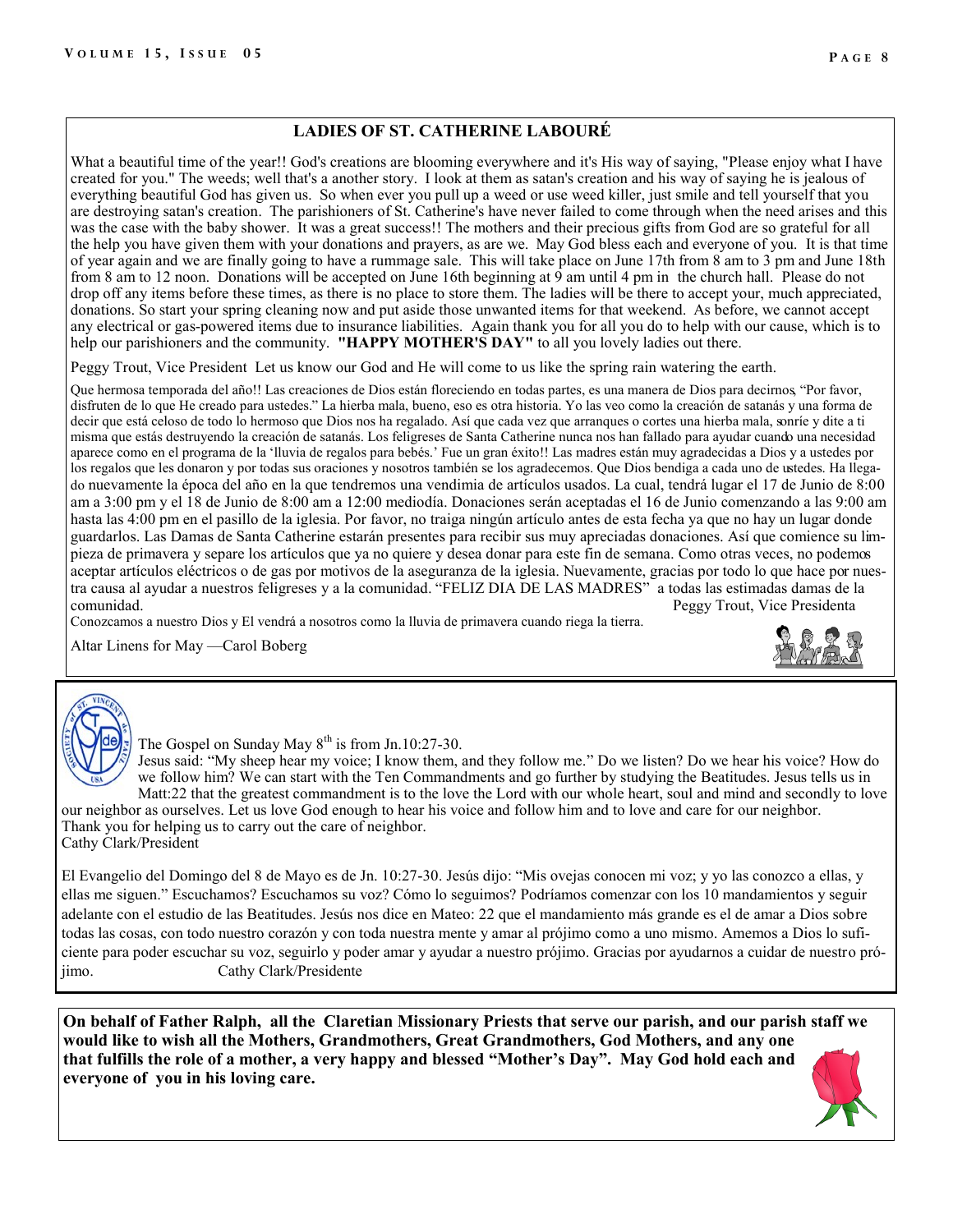*Happy May Anniversary*  **We would like to wish all our Parishioners celebrating a Wedding Anniversary in May a very Blessed & Happy Day.**  May's **birth flowers** are the Hawthorn and the Lily-of-the-Valley.

### **Happy May Birthday**

**We would like to wish all of our Parishioners with May Birthdays a Happy and Healthy one!**  May's **birthstone** is the emerald.

The hawthorn means hope, while the lily-of-the-valley symbolizes sweetness or the return of happiness. The emerald is a green type of beryl. Its color ranges from light to rich green; the more saturated hues are more valuable, especially if pure- or blue-green. Natural emeralds are flawed, with fractures or other materials mixed in, called inclusions, which may appear as needles, columns, or cubes of minerals or bubbles of gas or liquid. Sometimes oil or resin is added to fill fractures and improve appearance. Some of the best emeralds come from South American mines, although perhaps the oldest known came from Egypt. The emerald was a favorite gem of Cleopatra.

The emerald symbolizes rebirth and fertility and was thought to grant foresight, cure various diseases, soothe nerves, improve memory, and ensure loyalty.

### **KNIGHTS OF COLUMBUS COUNCIL 11827**

### **P.O. BOX 252 CHINO VALLEY, AZ 86323 May 2022 Newsletter**

Hello to all the Knights and Parishioners of St Catherine Laboure Church. We hope everyone had a blessed and safe Easter. Let us keep Fr. L in our prayers for a quick return.

We had our Burrito Sunday, selling 180 in April. We decided to make the burritos a little larger, so we came up with less. Next month we'll be back up to the 200+. Our bacon & sausage and chorizo burritos sell pretty quick, so we'll just have to crank out more burritos. Thank You for supporting us....

We would like to thank everyone for supporting the Knight's Ukraine Solidarity Fund. I have placed the fund as a priority over the raffle tickets sales only because of the importance to support The Knights in Poland and other Counties who are caring for the Ukrainian refugees during this unjust war. We will continue to collect funds for this effort.

The Knight's State Raffle is still on and will continue until May15th. 1st prize is \$10,000, 2<sup>nd</sup> is \$7,000, 3<sup>rd</sup> is \$5,000, 4<sup>th</sup> is \$3,000,  $5<sup>th</sup>$  is \$2,000, 6<sup>th</sup> is \$1,000 with an additional 4 drawings of \$500 each.

Tickets are \$5 each, a book of 5 tickets is \$20 and 30 tickets is \$100.

Tickets will be available after each Mass. A portion of our sales goes to our local charities.

Good luck.

We are in Recruitment mode this month and we're looking for a **"Few Good Men"**. So, if you're between 18 and 118 years of age and want to help the Parish and Community, here's your chance. The Knights of Columbus want **YOU**. This is a chance for men at any age to give back,

especially if you can make Burritos.

The Knight's monthly meeting is on the 1<sup>st</sup> Thursday of the month. Our meeting will start at 7 pm in the hall.

God Bless all the parishioners of St. Catherine Laboure. Vivat Jesus!

Bob Molina Grand Knight Email: bmoeman5150@earthlink.net Cell phone (951) 751-7672

St. Catherine Laboure Council# 11827 *The Knights of Columbus is a separate 501c3 organization and are not part of and not acting on behalf of the parish or Arch/Diocese.*

*T*Hola a todos los Caballeros y feligreses de la Iglesia de Santa Catherine Laboure. Deseamos que todos tengan una Pascua tranquila y bendecida. Mantengamos a Padre Fred en nuestras oraciones para un pronto retorno. Tuvimos nuestra venta de Burritos en domingo y vendimos 180 en Abril. Decidimos hacer los burritos más grandes, así que salieron menos. El mes próximo haremos más de 200. Los burritos de tocino, carne y chorizo se venden rápido así que tendremos que hacer más. Gracias por su apoyo… Agradecemos a todos por el apoyo y solidaridad a los Caballeros de Colón de Ucrania. He dado prioridad a estos fondos sobre la venta de boletos de la rifa por la importancia que tiene el apoyar a Los Caballeros de Polonia y a otros países que ayudan a los refugiados durante esta injusta guerra. Continuaremos colectando fondos para apoyar este esfuerzo. La rifa que hace el Estado y Los Caballeros continúa y continuara hasta el 15 de Mayo. 1er premio es de \$10,000.00, 2ndo es de \$7,000.00, 3ro es de \$5,000.00, 4to es de \$3,000.00, 5to es de \$2,000.00, el 6to es de \$1,000.00 y habrá 4 premios más de \$500.00 cada uno. Los boletos cuestan \$5.00 cada uno, un libro con 5 boletos cuesta \$20.00 y uno con 30 boletos cuesta \$100.00. Los boletos se venden después de cada Misa. Una porción de las ventas se dona a locales de caridad en nuestra ciudad. Buena Suerte.

Estamos en tiempo de reclutamiento, este mes andamos buscando **"Algunos Hombres Buenos".** Así que si tiene entre las edades de 18 a 118 años de edad y quiere ayudar a la Comunidad Parroquial, esta es su oportunidad de hacerlo. Los Caballeros de Colón lo quieren a USTED. Esta es la oportunidad para los hombres de cualquier edad de retornar ayuda, especialmente si usted sabe hacer burritos. El 1er jueves del mes es la junta mensual de los Caballeros. Nuestras juntas empiezan a las 7:00pm en el salón de la iglesia. Que Dios bendiga a todos los feligreses de Santa Catherine Laboure. Viva Jesús!

Bob Molina Caballero Grande correo electrónico: bmoeman5150@earthlink.net Teléfono Celular 951)7517672

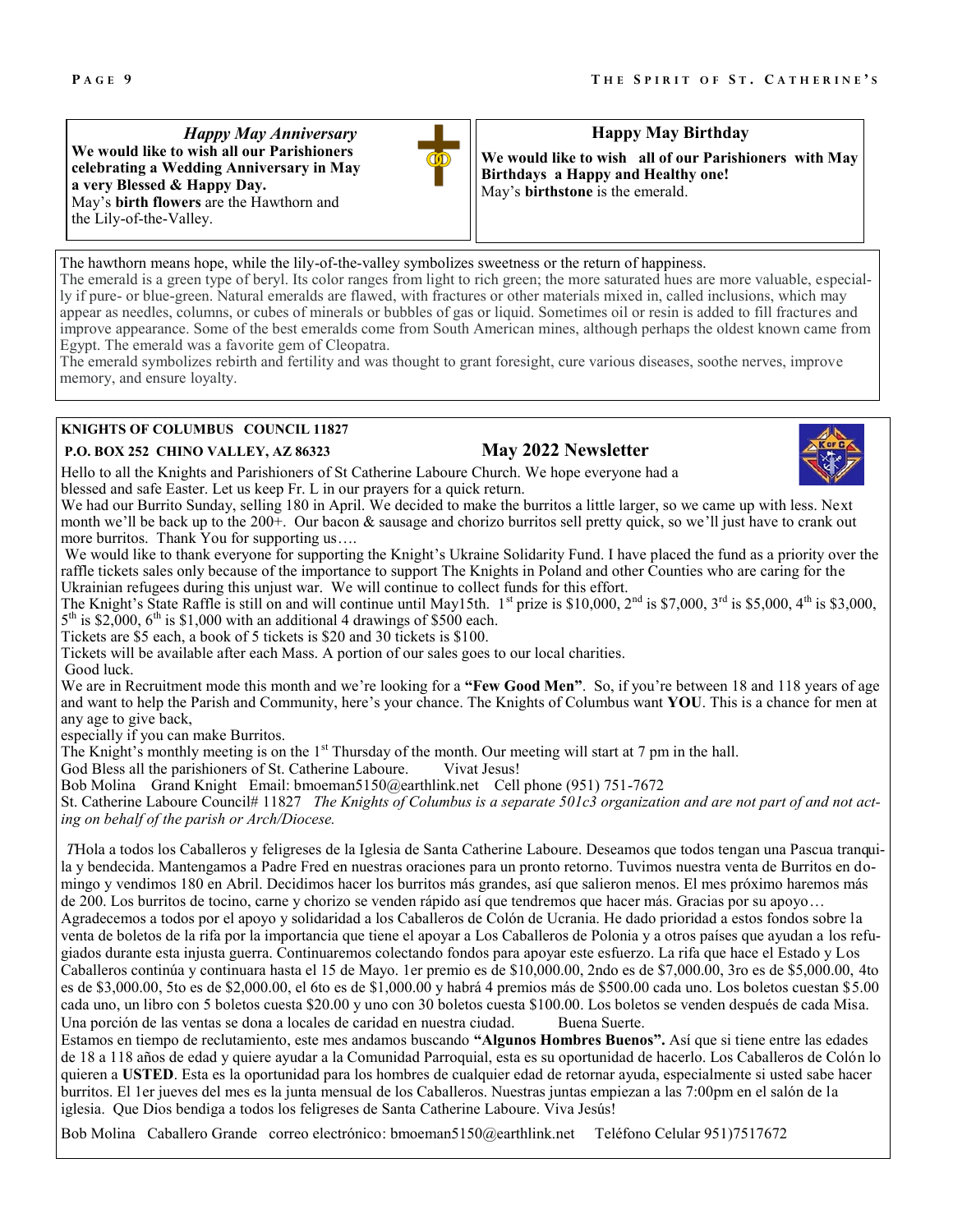| <b>MAY 2022 Mass Intentions</b> |  |
|---------------------------------|--|
|---------------------------------|--|

|                               |          |                                  |            | An Invitation to                      |
|-------------------------------|----------|----------------------------------|------------|---------------------------------------|
| <b>Sunday, May 1, 2022</b>    | 7:30 AM  | Marie Carbajal                   | <b>INT</b> | Aŀ                                    |
| <b>Sunday, May 1, 2022</b>    | 9:00 AM  | Vincent & Theresa Abbate         | <b>RIP</b> | Floral arrangeme                      |
| <b>Sunday, May 1, 2022</b>    | 10:30 AM | People of St. Catherine          | <b>INT</b> | done "in loving                       |
| <b>Monday, May 2, 2022</b>    | 8:30 AM  | Matt & Diane Sharp               | <b>INT</b> | special occasion"<br>the monthly news |
| Tuesday, May 3, 2022          | 8:30 AM  | <b>Margaret Molina</b>           | <b>INT</b> | the weekend Mas                       |
| Wednesday, May 4, 2022        | 8:30 AM  | <b>Jesus Sotelo</b>              | <b>RIP</b> | Donation for the                      |
| Thursday, May 5, 2022         | 8:30 AM  | <b>Jesus Sotelo</b>              | <b>RIP</b> | Our Altar Flower                      |
| <b>Friday, May 6, 2022</b>    | 8:30 AM  | <b>Kaminski Family</b>           | <b>INT</b> | you reserve an a                      |
| Saturday, May 7, 2022         | 9:00 AM  | <b>Jesus Sotelo</b>              | <b>RIP</b> | The process star                      |
| Saturday, May 7, 2022         | 5:00 PM  | <b>Jim Demme Family</b>          | <b>INT</b> | <b>Terry Johnsen</b>                  |
| <b>Sunday, May 8, 2022</b>    | 7:30 AM  | People of St. Catherine          | <b>INT</b> |                                       |
| <b>Sunday, May 8, 2022</b>    | 9:00 AM  | <b>Jane Cuttita</b>              | <b>INT</b> | For the mor                           |
| <b>Sunday, May 8, 2022</b>    | 10:30 AM | <b>Jose Louis Trujillo</b>       | <b>RIP</b> | Ap                                    |
| Monday, May 9, 2022           | 8:30 AM  | Wiestawa Stricker                | <b>RIP</b> | <b>In loving Men</b>                  |
| <b>Tuesday, May 10, 2022</b>  | 8:30 AM  | Frank & Marge Jurec              | <b>RIP</b> |                                       |
| Wednesday, May 11, 2022       | 8:30 AM  | <b>Jesus Sotelo</b>              | <b>RIP</b> |                                       |
| <b>Thursday, May 12, 2022</b> | 8:30 AM  | <b>Jesus Sotelo</b>              | <b>RIP</b> | For all Mo                            |
| <b>Friday, May 13, 2022</b>   | 8:30 AM  | <b>Dennis King</b>               | <b>RIP</b> |                                       |
| Saturday, May 14, 2022        | 5:00 PM  | <b>Eileen Treadwell</b>          | <b>RIP</b> | In lov                                |
| <b>Sunday, May 15, 2022</b>   | 7:30 AM  | <b>Jesus Sotelo</b>              | <b>RIP</b> | Frank                                 |
| <b>Sunday, May 15, 2022</b>   | 9:00 AM  | <b>People of St. Catherine</b>   | <b>INT</b> | P                                     |
| <b>Sunday, May 15, 2022</b>   | 10:30 AM | <b>Ismael Hernandez Ponciano</b> | <b>RIP</b> | In lov                                |
| <b>Monday, May 16, 2022</b>   | 8:30 AM  | <b>Marion Hicks</b>              | <b>RIP</b> |                                       |
| <b>Tuesday, May 17, 2022</b>  | 8:30 AM  | Joe & Ann Delgado                | <b>INT</b> | Fr                                    |
| Wednesday, May 18, 2022       | 8:30 AM  | <b>Jesus Sotelo</b>              | <b>RIP</b> | ľ                                     |
| Thursday, May 19, 2022        | 8:30 AM  | <b>Ronnie Conners</b>            | <b>RIP</b> | In Lov                                |
| <b>Friday, May 20, 2022</b>   | 8:30 AM  | <b>Jesus Sotelo</b>              | <b>RIP</b> | Hoben                                 |
| <b>Saturday, May 21, 2022</b> | 5:00 PM  | <b>Linda Wilhelmsen</b>          | <b>RIP</b> |                                       |
| <b>Sunday, May 22, 2022</b>   | 7:30 AM  | People of St. Catherine          | <b>INT</b> |                                       |
| <b>Sunday, May 22, 2022</b>   | 9:00 AM  | <b>Sylvia Delgado</b>            | <b>INT</b> |                                       |
| <b>Sunday, May 22, 2022</b>   |          | <b>Guadalupe Baltazar</b>        |            | <b>Eternal Rest G</b>                 |
|                               | 10:30 AM | <b>Sanchez Reza</b>              | <b>RIP</b> |                                       |
| <b>Monday, May 23, 2022</b>   | 8:30 AM  | Hoben & Kailo Delgado            | <b>RIP</b> | <b>May Perpetual</b>                  |
| <b>Tuesday, May 24, 2022</b>  | 8:30 AM  | Paul & Theresa Jurec             | <b>RIP</b> |                                       |
| Wednesday, May 25, 2022       | 8:30 AM  | <b>Jesus Sotelo</b>              | <b>RIP</b> | Su                                    |
| Thursday, May 26, 2022        | 8:30 AM  | <b>Pattie Hale</b>               | <b>INT</b> |                                       |
| <b>Friday, May 27, 2022</b>   | 8:30 AM  | <b>Joyce Ford</b>                | <b>INT</b> |                                       |
| Saturday, May 28, 2022        | 5:00 PM  | Patricia Landerway               | <b>RIP</b> |                                       |
| <b>Sunday, May 29, 2022</b>   | 7:30 AM  | People of St. Catherine          | <b>INT</b> |                                       |
| <b>Sunday, May 29, 2022</b>   | 9:00 AM  | Dennis G. King                   | <b>RIP</b> |                                       |
| <b>Sunday, May 29, 2022</b>   | 10:30 AM | Ofelia Valdez De Araya           | <b>RIP</b> |                                       |
| <b>Monday, May 30, 2022</b>   | 8:30 AM  | <b>NO MASS</b>                   | <b>INT</b> |                                       |
| <b>Tuesday, May 31, 2022</b>  | 8:30 AM  | <b>NO MASS</b>                   | <b>INT</b> |                                       |

**An Indiate:** Parishioners from the **Altar Society:** 

ents for the altar can be memory of" or for "a and this will be listed in sletter and announced at  $s$ ses..

**e** flowers is set at \$25.00. Coordinator will help vailable date.

**The starts with a phone call to Terry Johnsen 928-713-3219.**

 $r$  of MAY 2022 —

**April 30 / May 1 In loving Memory of Ed Ketchmark** 

**May7/8**

**Followia Four Parish** 

**May 14/15**

**Ing Memory of**  $&$  Marge Jurec

**May 21/22**

**Ing Memory of** 

**Frank Mayer** 

**May 28/29**

*Ing* Memory of

**Hoben & Kailo Delgado**

*Eternal Rest Grant Unto Her, O Lord, and Light Shine Upon Her:* 

**Susan Resetar**





Prescott Area Habitat for Humanity's 2022 annual golf tournament, Golf Fore Homes. This is a signature fundraising event for PAHH that had become very popular in the years preceding the COVID pandemic. Last year's tournament on the beautiful course at The Club at Prescott Lakes was sold out and, by all accounts, was a happy occasion for all who participated. The tournament will be Tuesday, June 7, at The Club at Prescott Lakes at 311 E. Smoke Tree Lane, Prescott. For questions and/ or additional information about this event, please contact Alyce Ayers, Director of Community Relations, at **aayers@prescotthabitat.org**.

Thank you for your consideration. Happy Spring!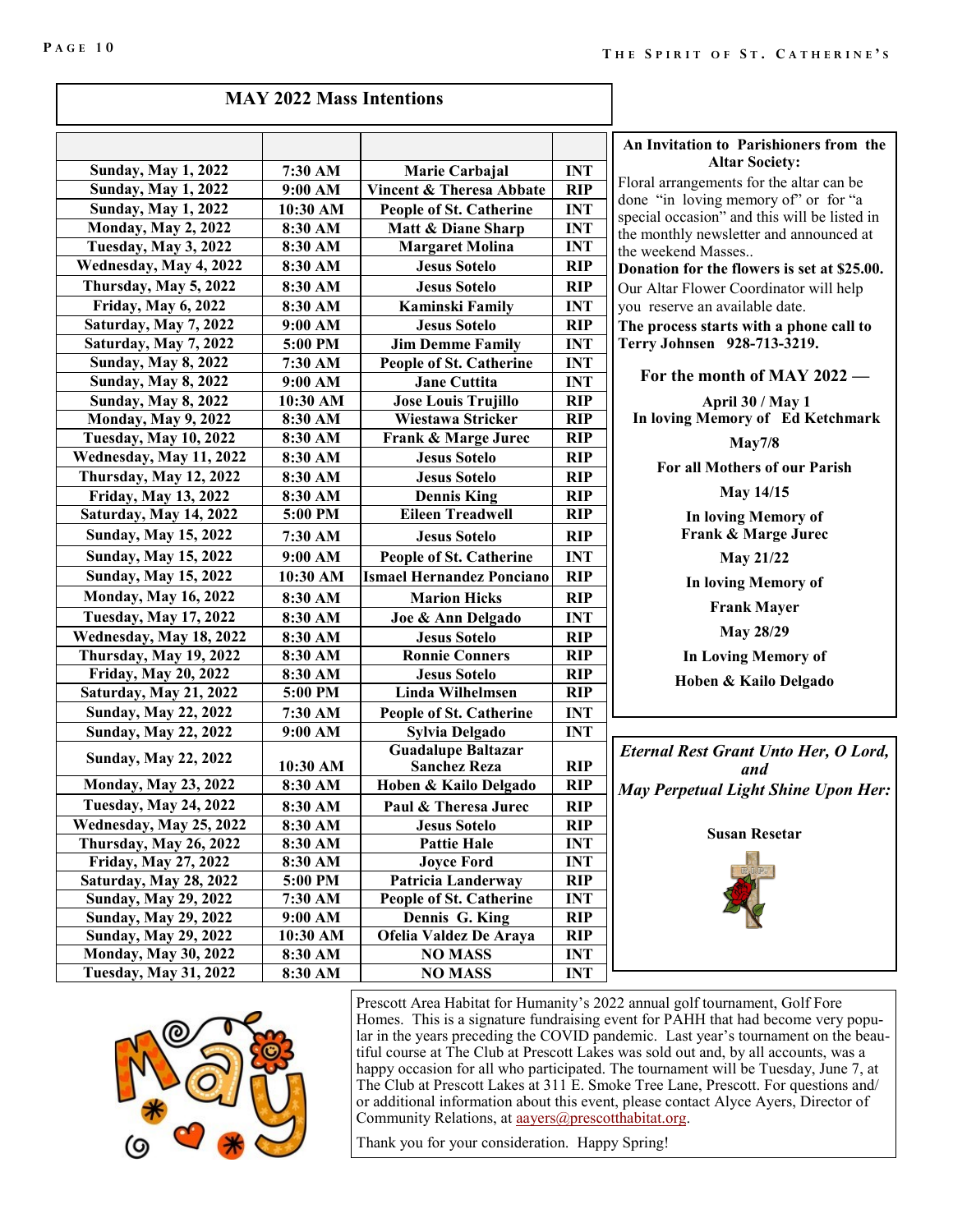### **Dear Prayer Warriors**,

Our special intention for this month is for all children who will start their summer vacation this month to be safe and free from all the "counterculture" teachings, influences, and incentives. During the past month, we were asked to pray for:

- $\sim$  Fran Pettigrew, who has metastatic cancer and has decided to start chemo for peace and acceptance.
- $\sim$  All caretakers.  $\sim$  People of Ukraine and all those affected by this raging war.
- $\sim$  All caught in horrific weather.  $\sim$  All those who are affected by COVID.
- $\sim$  Several warriors who had medical procedures this week, or will in the near future for complete recovery.
- $\sim$  Warrior asks prayers for herself, husband, & family for personal intentions.
- $\sim$  Friend, who recently broke her back & was also diagnosed with metastatic cancer in her liver.
- $\sim$  A father. who has pancreatic disease, whose family fear it is cancer.
- $\sim$  Friend who had invasive eye surgery, which required a stint, and is facing a long recovery.
- $\sim$  All recovering from COVID, and possibly other complications.
- ~ Warrior's Granddaughter, who has cancer, with severe back, leg, and head pain.
- $\sim$  Husband recovering from recent surgery, & his wife caretaker.
- $\sim$  Close friend in recovery from a recent stroke. that she regain her strength.
- $\sim$  Parishioner, who recently fainted in Church, for continued improvement.
- $\sim$  Warrior, who recently had a new pacemaker implanted, and is also very anemic.
- $\sim$  Elderly friend, who has been given several weeks to live for acceptance.
- $\sim$  Those, who are in need of prayer and do not ask for prayers.
- $\sim$  Sister in law recently diagnosed with cancer who will have surgery very soon; peace for her & her family.
- $\sim$  Everyone affected by the fires, esp. in Flagstaff and Prescott.
- $\sim$  All those unjustly accused.  $\sim$  Our Parishioners, who are in pain, and discomfort.
- $\sim$  People suffering from the effects of inflation.  $\sim$  All the people and children negatively affected by contra-culture teachings.
- AND  $\sim$  All the special intentions each of you hold in your hearts.
- Thank you'!! God Bless each of you, Mary Anderson

### **May: Month of Mary**

It is a centuries-old custom of Catholics to dedicate the month of May to the Blessed Virgin Mary. The month of May is always part of the Easter season, the fifty days we celebrate in the liturgy the Resurrection of Our Lord, a time also of awaiting the outpouring of the Holy Spirit at Pentecost. The celebration of May as a Marian month fits well with the liturgical celebrations of Easter and Pentecost as we recall Mary's great joy in her Son's victory over death as well as her presence with the apostles in the upper room prayerfully awaiting the descent of the Holy Spirit at Pentecost.

At the Visitation, Elizabeth said to Mary: *Blessed are you who believed that what was spoken to you by the Lord would be fulfilled*. When we think of our Blessed Mother, we recognize that she is indeed *blessed*, not only because she was the Mother of Jesus, but because she believed in the Lord's words. She believed with all her heart and said "yes" to become the Mother of the Messiah and Son of God. She allowed herself to be led by God's grace throughout her life, a life rooted in a deep faith in God. She became her Son's first and most perfect disciple.

In our pilgrimage of faith, we walk always with Mary at our side. She is our model of faith and she helps us with her prayers to live by faith. She teaches us to believe as she believed.

During this month of May, we pay special honor to our Blessed Mother. When we crown images of Mary, we are honoring her. In honoring Mary, we are ultimately praising God for the grace He bestowed on her.

We all probably have our favorite images of Mary as well as our favorite devotions: Our Lady of Guadalupe, Our Lady of Fatima, Our Lady of Lourdes, Mother of Perpetual Help, the Miraculous Medal, etc. The many images and devotions express

various aspects of Our Lady's vocation and mission. They help us to know the virtues of Mary and remind us to turn to her for her intercession.

May the Blessed Virgin Mary intercede for us and draw us closer to Christ her Son!